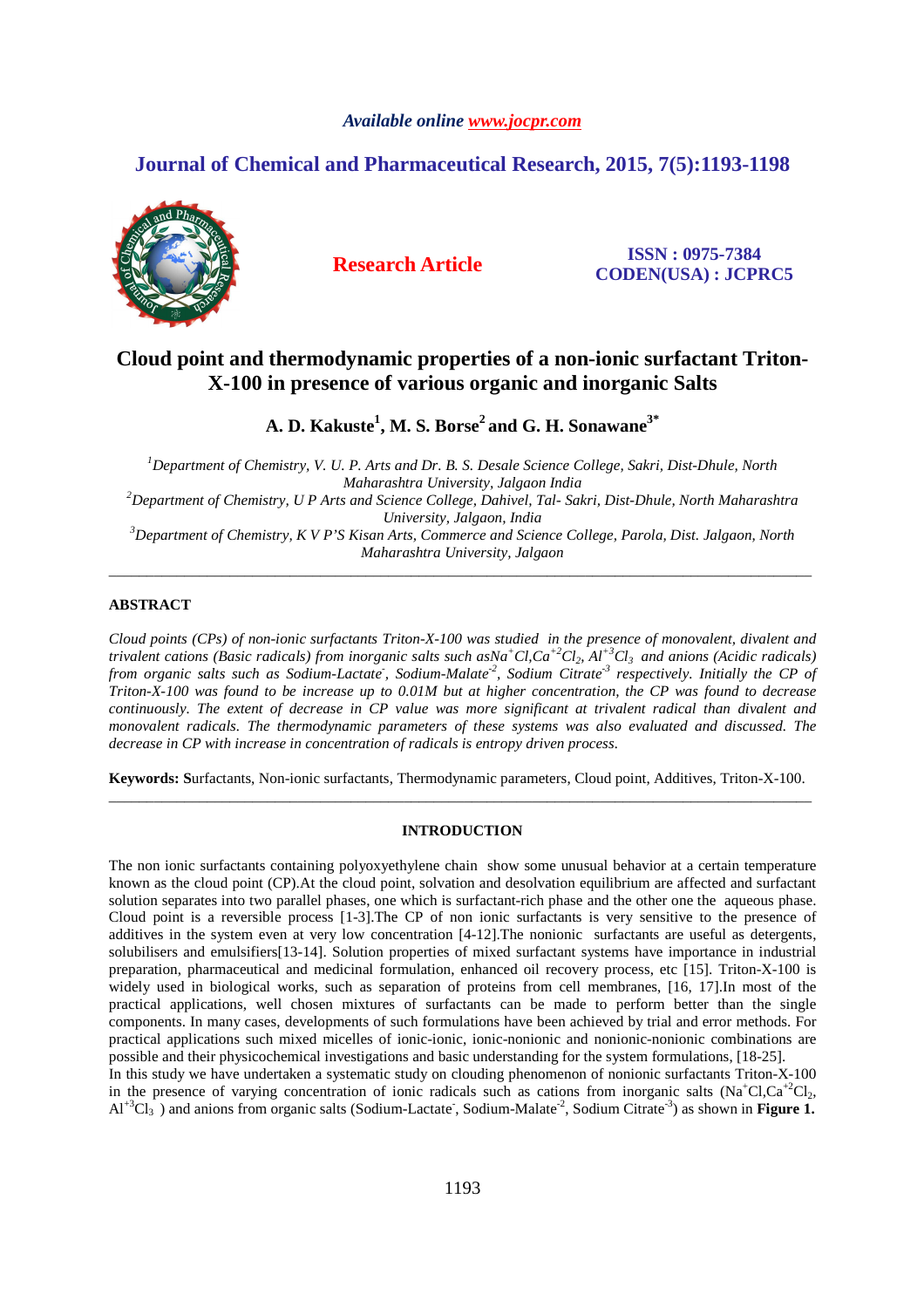

*\_\_\_\_\_\_\_\_\_\_\_\_\_\_\_\_\_\_\_\_\_\_\_\_\_\_\_\_\_\_\_\_\_\_\_\_\_\_\_\_\_\_\_\_\_\_\_\_\_\_\_\_\_\_\_\_\_\_\_\_\_\_\_\_\_\_\_\_\_\_\_\_\_\_\_\_\_\_*

**Iso-Octyl-phenoxy-polyethoxy-ethanol (Triton-X-100**  *(Where N is the number of ethoxy unit for Triton-X-100, N=10)* 



**Figure 1 Molecular structures of surfactant, Iso-octyl-phenoxy-polyethoxy-ethanol (Triton-X- 100) and Additives - Sodium Lactate, Sodium Malate, Sodium Citrate** 

## **EXPERIMENTAL SECTION**

#### *2.1 Materials*

Nonionic surfactant Triton-X-100 was obtained from Loba Chemie (India). The inorganic salts  $(Na<sup>+</sup>Cl<sub>2</sub>, Ca<sup>+</sup>Cl<sub>2</sub>,$  $Al^{+3}Cl_3$ ) was obtained from SD fine chemicals (India) and organic salts (Sodium-Lactate, Sodium-Malate, Sodium Citrate) obtained from Sigma Aldrich (UK). Doubly distilled water was used for preparation of solutions.

#### *2.2 Methods*

The CP for all solutions of, Surfactant and variable additive mixture were determined by heating method using controlled heating plate with magnetic stirrer. The turbid solution was then allowed to cool slowly while being stirred and the temperature for the disappearance of turbidity was considered as the cloud point of the solution. Heating and cooling was regulated to about  $1^0C$  per minute around the CP. The reproducibility of the measurement was found to be within  $\pm 0.2^{\circ}$ C. As the CP value are not small, the observed values have been rounded off to the nearest degree and results are given in the **Tables 1 and 2.** 

## **RESULT AND DISCUSSION**

3.1 Cloud point and organic electrolytes :-The effect of monovalent (Sodium Lactate<sup>-</sup>),divalent (Sodium Malate<sup>-2</sup>) and trivalent (Sodium Citrate<sup>-3</sup>) acidic radicals from organic electrolytes on CP of Triton-X-100 (1% w/v) surfactant was studied at variable concentration from  $0.00, 0.01, 0.02, 0.05, 0.1, 0.2$  and  $0.4M$ . The results are given in Table 1. The CP value initially increases at very low concentration of electrolyte, but on further increasing concentration of electrolyte CP value significantly decreases. The increase in CP value of surfactant at lower concentration is more for monovalent anion than divalent and trivalent anion. This may be due to at lower concentration of electrolyte facilate the complex formation and hence increase the CP value. The extent of decrease in CP value at higher concentration is significantly more for trivalent anion than divalent and monovalent anions (Figure 2). This may be due to charge density and more dehydration, decrease the stability and significantly decrease the CP value (Table-1)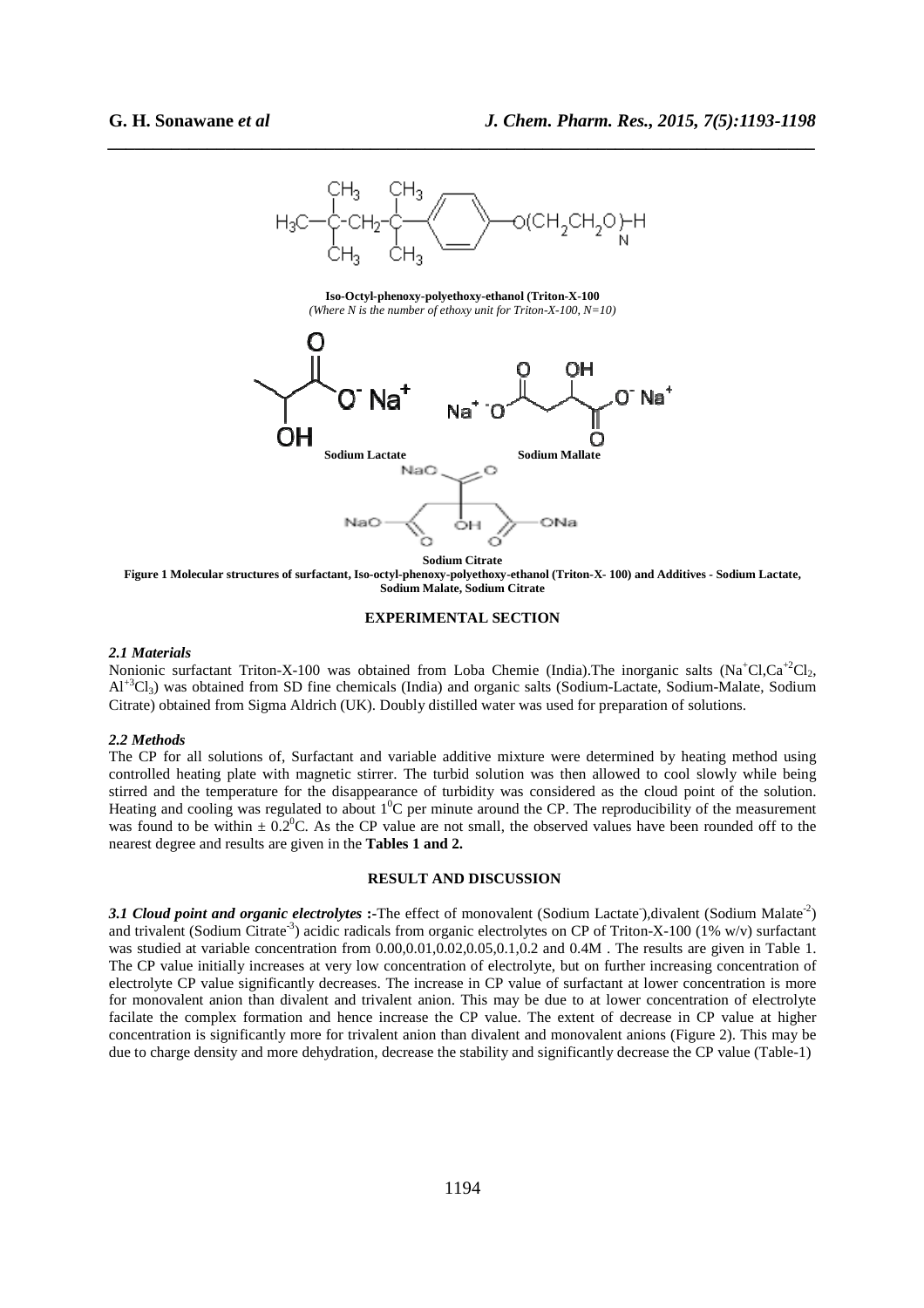| Triton-X-100                              |      | $CP0C$ at Molar Concentration of Organic Additives |      |      |      |      |      |
|-------------------------------------------|------|----------------------------------------------------|------|------|------|------|------|
| $1\%$ (w/v) +<br><b>Organic Additives</b> | 0.00 | 0.01                                               | 0.02 | 0.05 | 0.1  | 0.2  | 0.4  |
| Na-Lactate                                | 62.5 | 62.5                                               | 66.6 | 66.0 | 65.0 | 61.0 | 52.0 |
| <b>Na-Malate</b>                          | 62.5 | 66.6                                               | 64.0 | 62.5 | 58.0 | 55.7 | 43.0 |
| <b>Na-Citrate</b>                         | 62.5 | 66.0                                               | 63.5 | 62.2 | 54.0 | 44.0 | 33.5 |

*\_\_\_\_\_\_\_\_\_\_\_\_\_\_\_\_\_\_\_\_\_\_\_\_\_\_\_\_\_\_\_\_\_\_\_\_\_\_\_\_\_\_\_\_\_\_\_\_\_\_\_\_\_\_\_\_\_\_\_\_\_\_\_\_\_\_\_\_\_\_\_\_\_\_\_\_\_\_*

**Table 1 CP of Triton-X-100 in presence of Organic electrolytes** 



**Figure 2 Cloud Points of Triton-X-100 in presence of Organic Additives** 

*3.2 Cloud point and Inorganic electrolytes* :- The effect of monovalent (Na<sup>+</sup>Cl),divalent (Ca<sup>+2</sup>Cl<sub>2</sub>) and trivalent  $(AI^{+3}Cl_3)$  basic radicals from inorganic electrolytes on CP of Triton-X-100 (1%w/v) surfactant was studied at variable concentration from 0.00,0.01,0.02,0.05,0.1,0.2 and 0.4 M . The results are given in Table 2. The CP value increases at very low concentration of electrolyte, but on further increasing concentration of electrolyte CP value decreases. The increase in CP value of surfactant at lower concentration (0.01M) is more for divalent cation than monovalent and trivalent cation. This may be due to the fact that at low concentration of electrolyte facilates the complex formation and increase the stability of complex and hence increase in CP value of surfactant system. However at higher concentration of electrolytes facilates the dehydration and decrease the stability and hence decrease in CP value of surfactant system. The extent of decrease in CP value of surfactant system at higher concentration is significantly more for trivalent, than mono and divalent anions. The decrease in CP value at higher concentration is more predominant for trivalent anions than trivalent cations (Figure 3). This may be due to charge density of anions and more dehydration, more hydrophobic interaction, decrease the stability and lowers the CP value.

**Table 2 CP of Triton-X-100 in presence of Inorganic electrolytes** 

| Triton-X-100                                |      |      | $CP0C$ at Molar Concentration of Inorganic Additives |      |      |      |      |
|---------------------------------------------|------|------|------------------------------------------------------|------|------|------|------|
| $1\%$ (w/y) +<br><b>Inorganic Additives</b> | 0.00 | 0.01 | 0.02                                                 | 0.05 | 0.1  | 0.2  | 0.4  |
| <b>NaCl</b>                                 | 62.5 | 67.5 | 67.0                                                 | 66.0 | 63.0 | 61.0 | 58.0 |
| CaCl <sub>2</sub>                           | 62.5 | 68.5 | 65.5                                                 | 64.0 | 62.5 | 58.5 | 57.0 |
| <b>AICI</b>                                 | 62.5 | 64.0 | 63.0                                                 | 61.0 | 57.0 | 55.0 | 38.0 |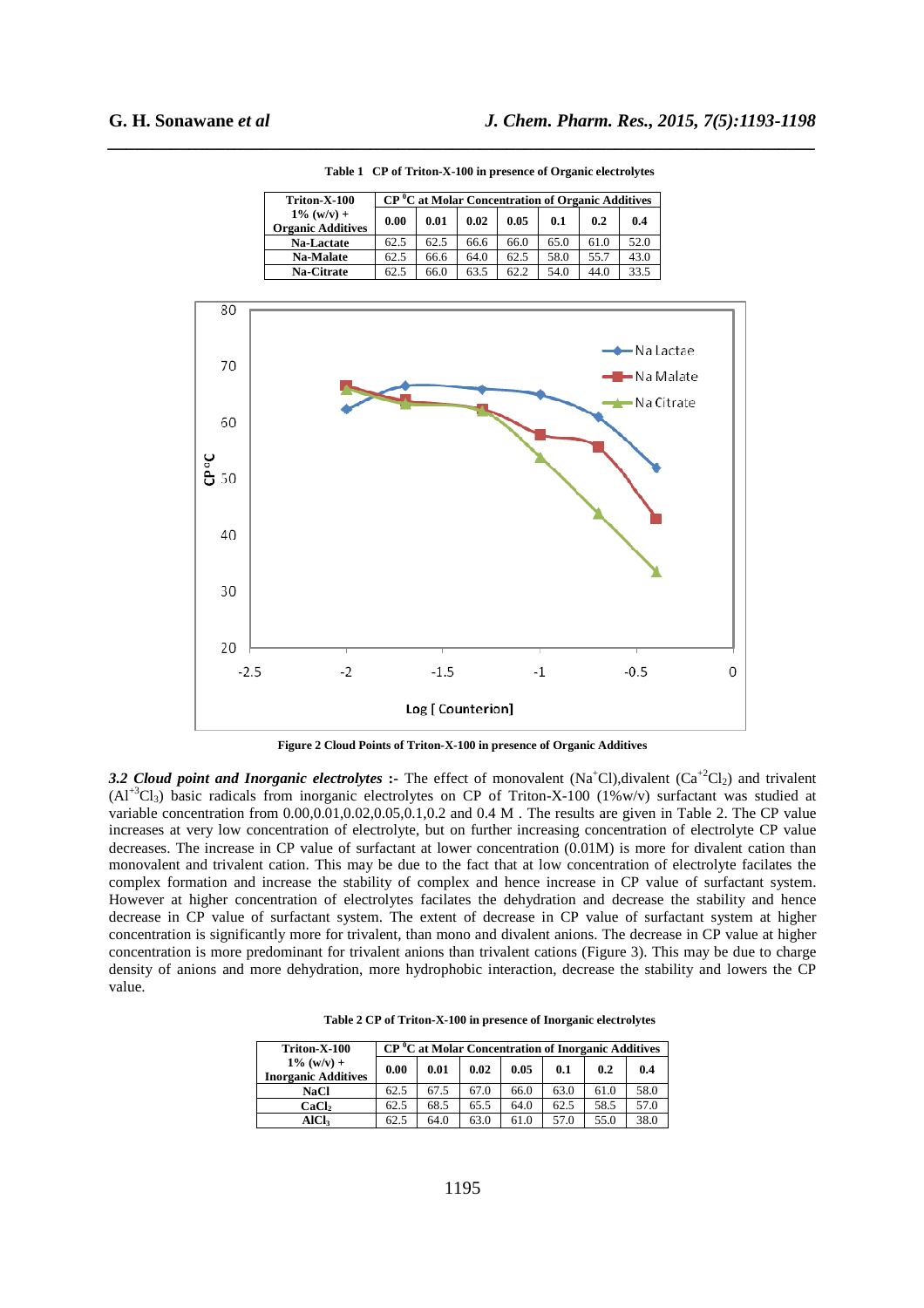

**Figure 3 Cloud Points of Triton-X-100 in presence of Inorganic Additives** 

# *3.3 Thermodynamics of clouding*

All physicochemical processes are energetically controlled. The spontaneous formation of micelle is obviously guided by thermodynamic principles. CP is the characteristics of non-ionic surfactants. Triton-X-100 and Organic electrolyte, Triton-X-100 and Inorganic electrolytes mixed systems are given leads to the formation of cloud or turbidity at elevated temperature. In case of non-ionic surfactant the desolvation of hydrophilic groups of the surfactant dominated. At the cloud point, the water molecules get detached from the micelles. Considering cloud point as the phase separation point, the thermodynamic parameters such as standard free energy change  $(\Delta G^0_{\text{cl}})$ , enthalpy change ( $\Delta H_{\text{cl}}^0$ ) and entropy change ( $\Delta S_{\text{cl}}^0$ ) for the clouding process have been calculated using the phase separation model [17]. The standard free energy change ( $\Delta G_{\text{cl}}^0$ ) is given by the equation.

$$
\Delta G^0_{\rm cl} = -RT \ln X_s \tag{1}
$$

Where "cl" stands for clouding process and  $\ln X_s$  is the mole fractional solubility of the solute. The standard enthalpy change ( $\Delta H^0_{\text{cl}}$ ) for the clouding process is calculated from the slope of the linear plot of ln X<sub>s</sub> vs. 1/T.

$$
d \ln X_s / dT = \Delta H_{cl}^0 / RT^2
$$
 (2)

The standard entropy change of the clouding process  $\Delta S^0_{\text{cl}}$  have been calculated from the following relationship

$$
\Delta S^0_{\text{cl}} = (\Delta H^0_{\text{cl}} - \Delta G^0_{\text{cl}})/T
$$
\n(3)

The thermodynamic parameters for pure surfactant and in mixed systems are given in Table 3, 4,5,6,7 and 8 respectively.  $\Delta H_{cl}^0 > \Delta G_{cl}^0$  indicating that overall clouding process is endothermic and also  $\Delta H_{cl}^0 > T \Delta S_{cl}^0$  indicate that the process of clouding is guided by both enthalpy and entropy [18]. The present work would be supportive evidence regarding the probable interaction between nonionic surfactant and macromolecules, leading to the phase separation at the CP. The effect of Organic and Inorganic salts on the cloud point is a clear indication that the phenomenon of clouding is associated with the different micelles coalescing.

The entropy  $\Delta S^0_{\text{cl}}$  and enthalpy $\Delta H^0_{\text{cl}}$  for inorganic additives are larger than organic additives. The  $\Delta G^0_{\text{cl}}$  values decreases and ∆S<sup>0</sup><sub>cl</sub> values increases with increase in the concentration of electrolytes help for the micellisation and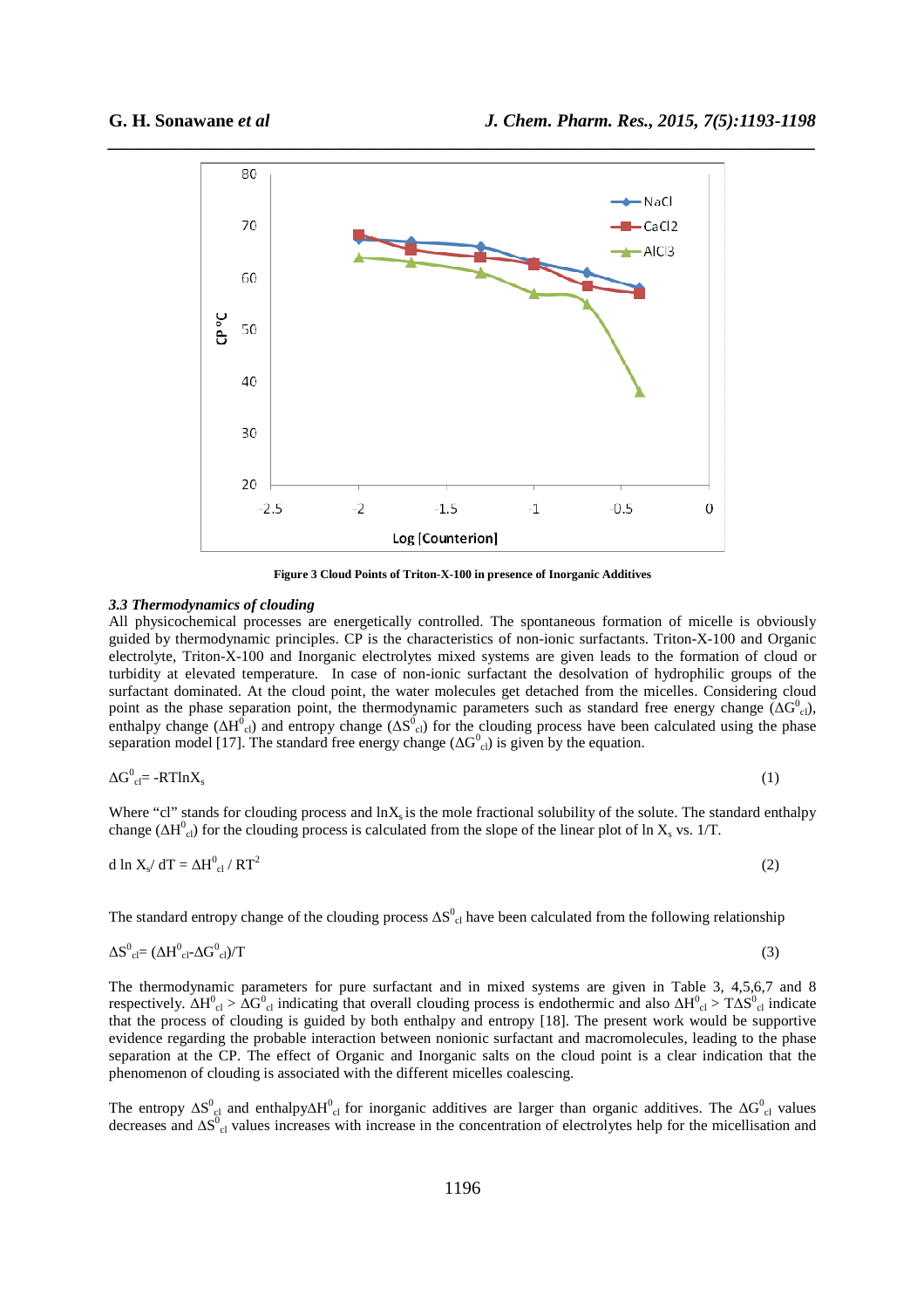hence decrease in CP with increase in concentration of both organic and inorganic electrolyte. This may be due to hydrophobic and ionic interaction between the surfactant and multivalent electrolyte.

*\_\_\_\_\_\_\_\_\_\_\_\_\_\_\_\_\_\_\_\_\_\_\_\_\_\_\_\_\_\_\_\_\_\_\_\_\_\_\_\_\_\_\_\_\_\_\_\_\_\_\_\_\_\_\_\_\_\_\_\_\_\_\_\_\_\_\_\_\_\_\_\_\_\_\_\_\_\_*

| Triton-X-100 $1\%$ (w/v) + Na-Lactate (Molar) | $\frac{\Delta G^0_{Cl}}{kJmol^{-1}}$ | $\Delta H^0$ <sub>Cl</sub><br>$kJ$ mol $^{-1}$ | $\Delta S^0_{Cl}$ Jmol <sup>-1</sup> K <sup>-1</sup> |
|-----------------------------------------------|--------------------------------------|------------------------------------------------|------------------------------------------------------|
| 0.01                                          | 23.1089                              |                                                | 133.09                                               |
| 0.02                                          | 21.4304                              |                                                | 136.42                                               |
| 0.05                                          | 18.7990                              | 67.76                                          | 144.43                                               |
| 0.1                                           | 16.7770                              |                                                | 150.84                                               |
| 0.2                                           | 14.6163                              |                                                | 159.11                                               |
| 0.4                                           | 12.2756                              |                                                | 170.72                                               |

**Table 3 Thermodynamic parameters of Triton-X-100 in presence of Na Lactate** 

| Table 4 Thermodynamic parameters of Triton-X-100 in presence of Na Malate <sup>-2</sup> |  |
|-----------------------------------------------------------------------------------------|--|
|                                                                                         |  |

| <b>Triton-X-100 1%</b><br>$(w/v)$ +di-Na-Malate (Molar) | $\Delta G^0_{\;\;{\rm CI}}$<br>$kJ$ mol $^{-1}$ | $\Delta H^0$ ci<br>$kJ$ mol $^{-1}$ | $\Delta S^0$ ci<br>$Jmol-1 K-1$ |
|---------------------------------------------------------|-------------------------------------------------|-------------------------------------|---------------------------------|
|                                                         |                                                 |                                     |                                 |
| 0.01                                                    | 24.3411                                         | 59.49                               | 103.50                          |
| 0.02                                                    | 22.2087                                         |                                     | 110.63                          |
| 0.05                                                    | 19.5403                                         |                                     | 119.08                          |
| 0.1                                                     | 17.3482                                         |                                     | 127.32                          |
| 0.2                                                     | 15.2890                                         |                                     | 134.47                          |
| 0.4                                                     | 12.7888                                         |                                     | 147.79                          |

**Table 5 Thermodynamic Parameters of Triton-X-100 in presence of Na Citrate-3**

| <b>Triton-X-100 1%</b><br>$(w/v)$ + Tri - Na-<br><b>Citrate</b> | $\Delta G^0{}_{\text{Cl}}$<br>$kJmol-1$ | $\Delta H^0$ <sub>Cl</sub><br>$kJmol-1$ | $\Delta S^0_{\phantom{0} \rm Cl}$<br>$Jmol-1K-1$ |
|-----------------------------------------------------------------|-----------------------------------------|-----------------------------------------|--------------------------------------------------|
| 0.01                                                            | 24.2952                                 | 41.12                                   | 49.96                                            |
| 0.02                                                            | 22.1693                                 |                                         | 56.32                                            |
| 0.05                                                            | 19.5060                                 |                                         | 64.48                                            |
| 0.1                                                             | 17.1067                                 |                                         | 73.44                                            |
| 0.2                                                             | 14.6810                                 |                                         | 83.40                                            |
| 0.4                                                             | 11.8568                                 |                                         | 95.48                                            |

**Table 6 Thermodynamic parameters of Triton-X-100 in presence of Na<sup>+</sup>Cl** 

| <b>Triton-X-100 1%</b><br>$(w/v)$ + NaCl | $\Delta G^0_{\text{Cl}}$<br>${\bf kJmol}^{-1}$ | $\Delta H^0$ <sub>Cl</sub><br>$kJ$ mol $^{-1}$ | $\Delta S^0$ ci<br>$Jmol-1 K-1$ |
|------------------------------------------|------------------------------------------------|------------------------------------------------|---------------------------------|
| 0.01                                     | 24.4084                                        | 201.3699                                       | 519.71                          |
| 0.02                                     | 15.8830                                        |                                                | 545.55                          |
| 0.05                                     | 13.2192                                        |                                                | 555.02                          |
| 0.1                                      | 11.1084                                        |                                                | 566.25                          |
| 0.2                                      | 8.9994                                         |                                                | 575.96                          |
| 0.4                                      | 6.7610                                         |                                                | 587.94                          |

**Table 7 Thermodynamic parameters of Triton-X-100 in presence of Ca+2Cl<sup>2</sup>**

| <b>Triton-X-100 1%</b><br>$(w/v)$ + CaCl <sub>2</sub> | $\Delta G^0_{\;\;{\rm CI}}$<br>$kJ$ mol $^{-1}$ | $\Delta H^0$ <sub>Cl</sub><br>$\mathbf{k}$ Jmol $^{-1}$ | $\Delta S^0_{\phantom{0} C1}$<br>Jmol <sup>-1</sup> $K^{-1}$ |
|-------------------------------------------------------|-------------------------------------------------|---------------------------------------------------------|--------------------------------------------------------------|
| 0.01                                                  | 24.4997                                         | 65.0174                                                 | 118.65                                                       |
| 0.02                                                  | 22.3358                                         |                                                         | 126.09                                                       |
| 0.05                                                  | 19.6619                                         |                                                         | 134.59                                                       |
| 0.1                                                   | 17.6026                                         |                                                         | 141.33                                                       |
| 0.2                                                   | 15.4562                                         |                                                         | 149.51                                                       |
| 0.4                                                   | 13.0251                                         |                                                         | 162.48                                                       |